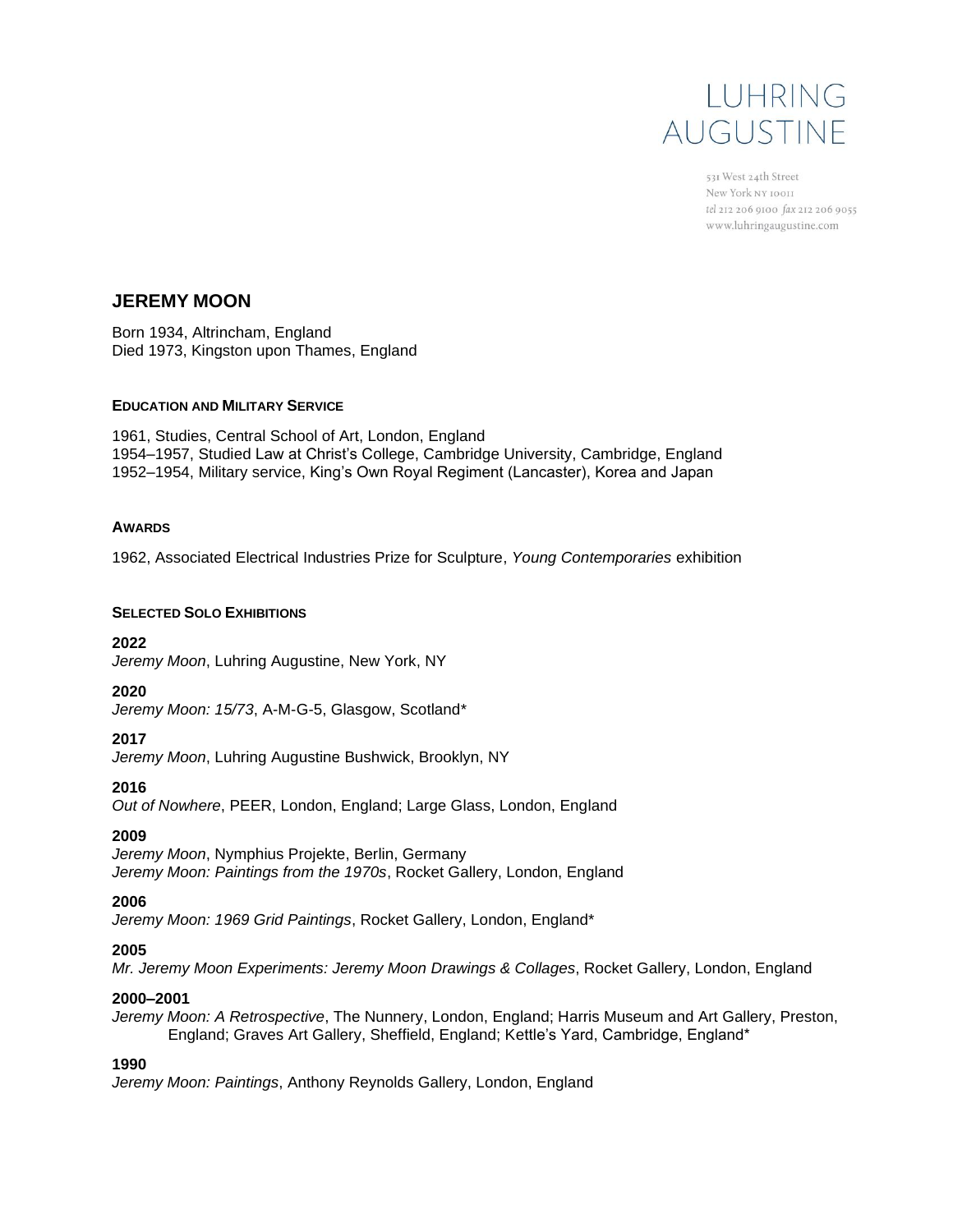*Paintings from 1969 and Selected Drawings*, Mayor Rowan Gallery, London, England

### **1982**

*Jeremy Moon: Paintings and Drawings from 1968*, Juda Rowan Gallery, London, England

# **1979**

*Jeremy Moon: Paintings 1966–67*, Rowan Gallery, London, England

# **1978**

*Jeremy Moon: Drawings*, Nishimura Gallery, Tokyo, Japan *Jeremy Moon: Paintings 1962–64*, Rowan Gallery, London, England

## **1976**

*Jeremy Moon: Paintings and Drawings 1962–73*, Serpentine Gallery, London, England; City Art Gallery, Manchester, England; Kettle's Yard, Cambridge, England; Ikon Gallery, Birmingham, England; Ulster Museum, Belfast, Ireland \*

# **1974**

*Jeremy Moon: A Memorial Exhibition*, Rowan Gallery, London, England

## **1973**

*Jeremy Moon: Recent Paintings*, Rowan Gallery, London, England

## **1971**

*Jeremy Moon: Recent Paintings*, Rowan Gallery, London, England

## **1970**

*Jeremy Moon: Recent Paintings*, Rowan Gallery, London, England

# **1969**

*Jeremy Moon: Recent Paintings*, Rowan Gallery, London, England

### **1968**

*Jeremy Moon: Recent Paintings*, Rowan Gallery, London, England

# **1967**

*Jeremy Moon*, Galerie Müller, Stuttgart, Germany

# **1966**

*Jeremy Moon: Paintings 1965–66*, Rowan Gallery, London, England

#### **1965** *Jeremy Moon: Paintings 1964–65*, Rowan Gallery, London, England

**1963**

*Jeremy Moon: Paintings 1961–63*, Rowan Gallery, London, England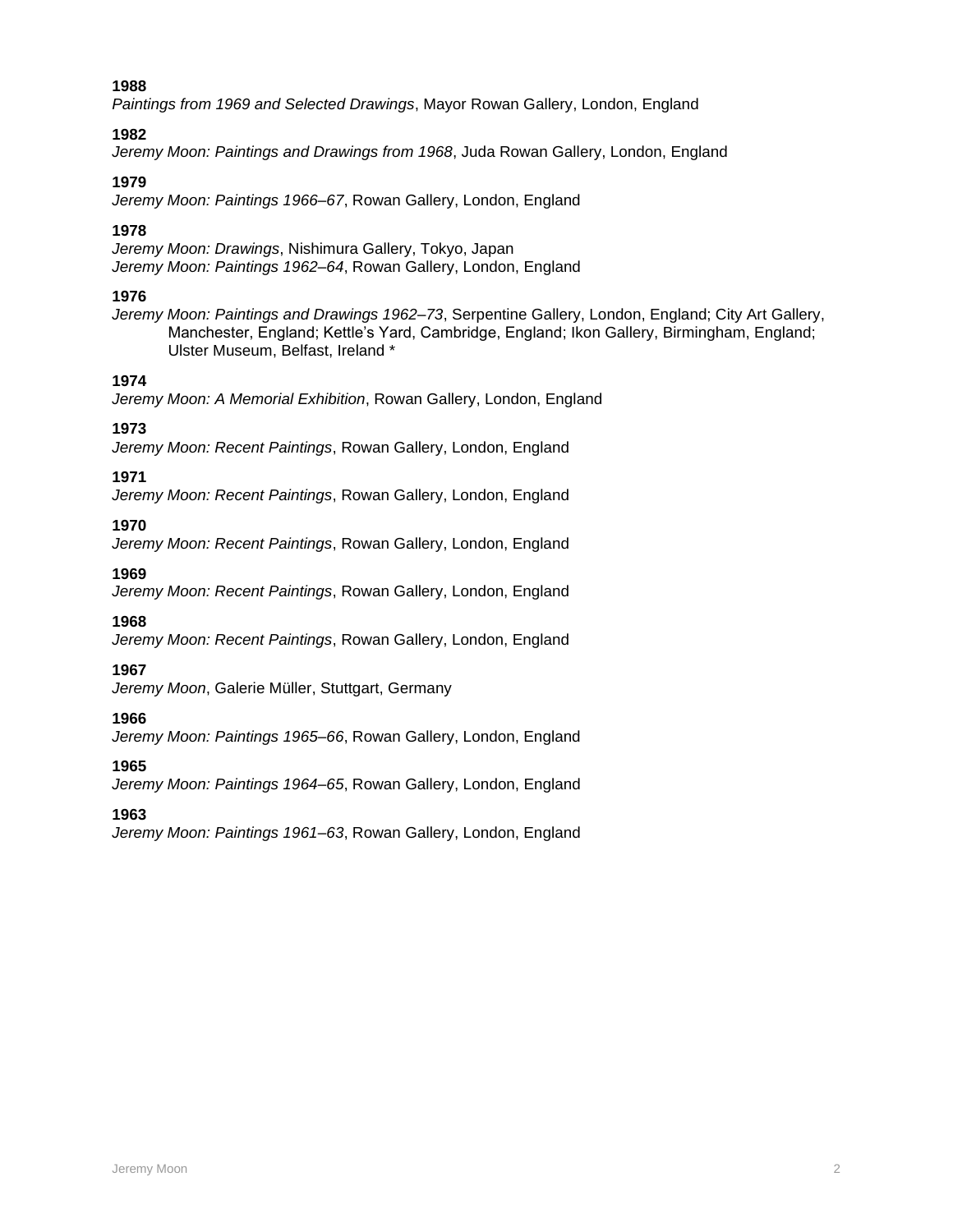#### **SELECTED GROUP EXHIBITIONS**

### **2022**

*Maquettes*, No Show Space, London, England

### **2019-2020**

*Walk Through British Art*, Tate Britain, London, England

### **2018**

*Post-Pop, Outside the Commonplace: Pop Detours in Portugal and England, 1965-1975*, Calouste Gulbenkian Foundation, Lisbon, Portugal\*

## **2017-2018**

*Kaleidoscope: Colour and Sequence in 1960s British Art*, Longside Gallery, Yorkshire Sculpture Park, Wakefield, England; Djanogly Gallery, University of Nottingham, Nottingham, England; Mead Gallery, University of Warwick, Warwick, England; Walker Art Gallery, Liverpool, England\*

## **2017**

*Colour Is*, Waddington Custot, London, England

*Five Easy Pieces*, Large Glass, London, England

*Occasional Geometries: Rana Begum Curates the Arts Council Collection*, Longside Gallery, Yorkshire Sculpture Park, Wakefield, England

*Playground Structure*, Blaine Southern, London, England

# **2016**

*Shapeshifters*, Luhring Augustine, New York, NY

## **2015**

*Objects and Voices: A Collection of Stories*, Smart Museum of Art, University of Chicago, Chicago, IL

## **2012**

*New Art for a New Age: Optimism in Post-War British Abstraction*, Leamington Spa Art Gallery & Museum, Leamington Spa, England

### **2011–2012**

*Indiscipline of Painting: International Abstraction from the 1960s to Now*, Tate St Ives, St. Ives, England; Mead Gallery, Coventry, England\*

# **2011**

*Space Oddity*, CCA Andratx, Mallorca, Spain

### **2010**

*Ainsi font les reveurs: As dreamers do*, Centre Culturel Calouste Gulbenkian, Paris, France *Geometría en el siglo XX en la Daimler Art Collection*, MALBA – Museo de Arte Latinoamericano de Buenos Aires, Argentina\*

*Let Us Face the Future*, Joan Miro Foundation, Barcelona, Spain

*Pictures on Pictures: Discursive Painting from Albers to Zobernig*, mumok – Museum moderner Kunst, Stiftung Ludwig Wien, Vienna, Austria

*This Could Happen to You: Ikon in the 1970's*, Ikon Gallery, Birmingham, England\*

### **2008**

*MAXImin: Maximum Minimization in Contemporary Art*, Fundación Juan March, Madrid, Spain\*

### **2007**

*Before and After Minimalism: A Century of Abstract Tendencies in the Daimler Art Collection*, Museu d'Art Espanyol Contemporani, Palma de Mallorca, Spain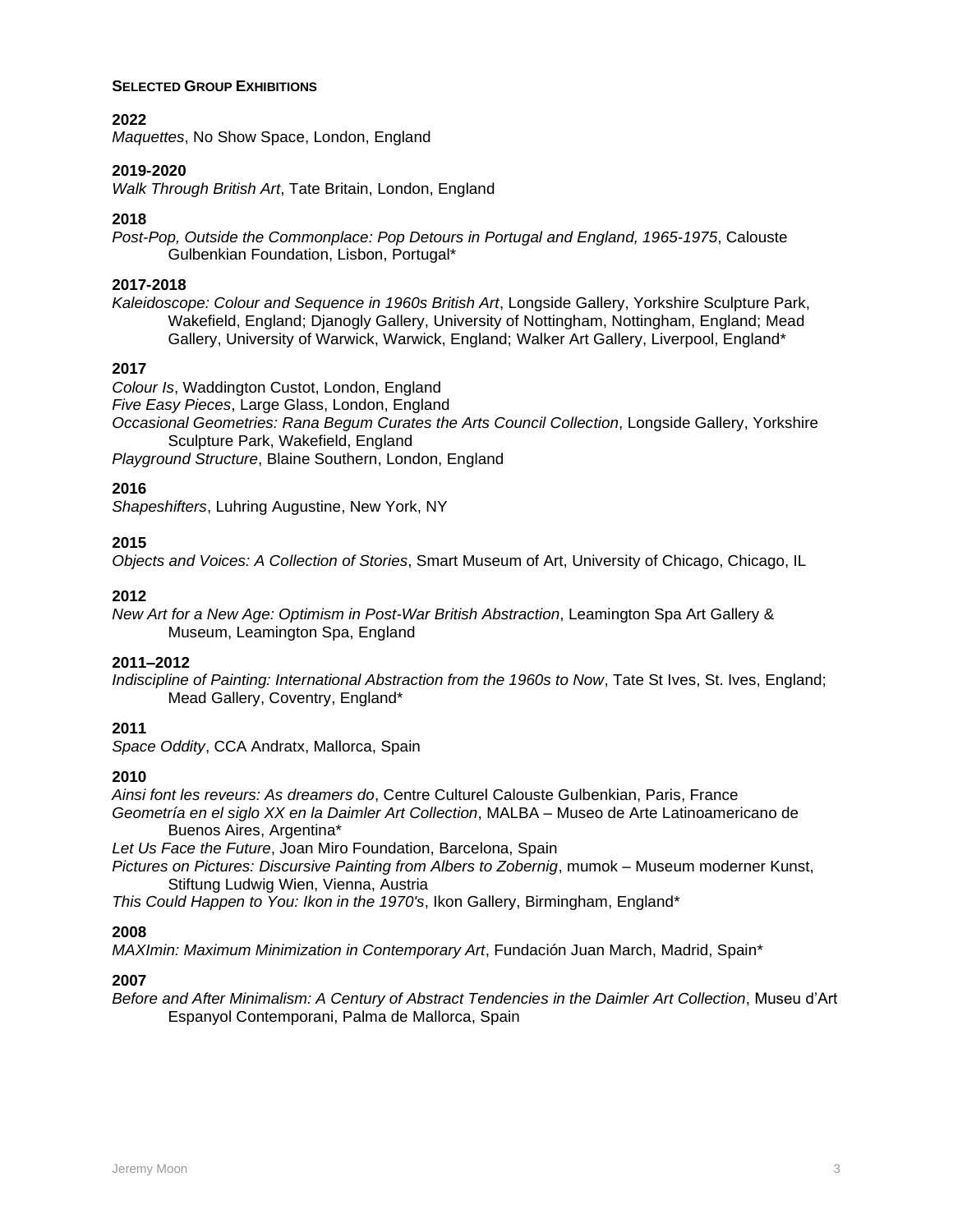### **2005-2006**

*1967: Selected Works from the MCA Collection*, Museum of Contemporary Art Australia, Sydney, Australia

### **2005**

*Colour My World*, Riflemaker, London, England

*Metamorphosis: British Art of the Sixties*, Museum of Contemporary Art Andros, Andros, Greece *Minimalism and After IV*, Daimler Contemporary Berlin, Berlin, Germany\* *Passion beyond Reason*, Wallstreet One, Berlin, Germany

# **2004**

*British Art 1950–1970*, JHW Fine Art at Gallery 27, London, England

### **2003**

*The 60s: Art and Fashion*, Ulster Museum, Belfast, Ireland *Formal Situations: Abstraction in Britain 1960–1970*, Tate Liverpool, Liverpool, England

#### **2002–2003**

*Blast to Freeze: British Art in the 20th Century*, Kunstmuseum Wolfsburg, Wolfsburg, Germany; Les Abattoirs, Toulouse, France\*

#### **1999–2002**

*Drawing Distinctions: Twentieth-Century Drawings and Watercolours from the British Council Collection*, Timmins Museum: National Exhibition Center, Timmins, Canada; Winnipeg Art Gallery, Winnipeg, Canada; Art Gallery of Grande Prairie, Grande Prairie, Canada; Yukon Arts Centre, Whitehorse, Canada; State Hermitage Museum, St. Petersburg, Russia; Pushkin State Museum of Fine Arts, Moscow, Russia; Nizhny Novgorod State Art Museum, Nizhny Novgorod, Russia; MK Gallery, Milton Keynes, England; Castle Museum, Nottingham, England\*

#### **1996**

*Out of Order*, Independent Art Space, London, England *Really Out of Order*, John Hansard Gallery, Southampton, England; Cornerhouse, Manchester, England

#### **1993**

*The Sixties Art Scene in London*, Barbican Art Gallery, London, England\*

#### **1988–1989**

*The Presence of Painting: Aspects of British Abstraction 1957–1988*, Mappin Art Gallery, Sheffield, England; Hatton Gallery, Newcastle upon Tyne, England; Ikon Gallery, Birmingham, England\*

#### **1985**

*Masterpieces of the Avantgarde, Three Decades of Contemporary Art, Part 1: The Sixties*, Annely Juda Fine Art—Juda Rowan Gallery, London, England\*

### **1981**

*Gallery Artists*, Rowan Gallery, London, England

# **1979**

*British Drawings since 1945 in the Whitworth Art Gallery*, Whitworth Art Gallery, Manchester, England\* *Color 1950–1978*, DLI Museum and Arts Centre, Durham, England

#### **1978**

*Small Works*, Newcastle Polytechnic Art Gallery, Newcastle upon Tyne, England

#### **1977**

*Biennale de Paris, une anthologie: 1959–1967*, Fondation Nationale des Arts Graphiques et Plastiques, Paris, France

*British Painting 1952–1977*, Royal Academy of Arts, London, England

# **1976**

*Art Inglese Oggi*, Palazzo Reale, Milan, Italy\* *Contemporary British Art*, Cleveland Institute of Art Gallery, Cleveland, OH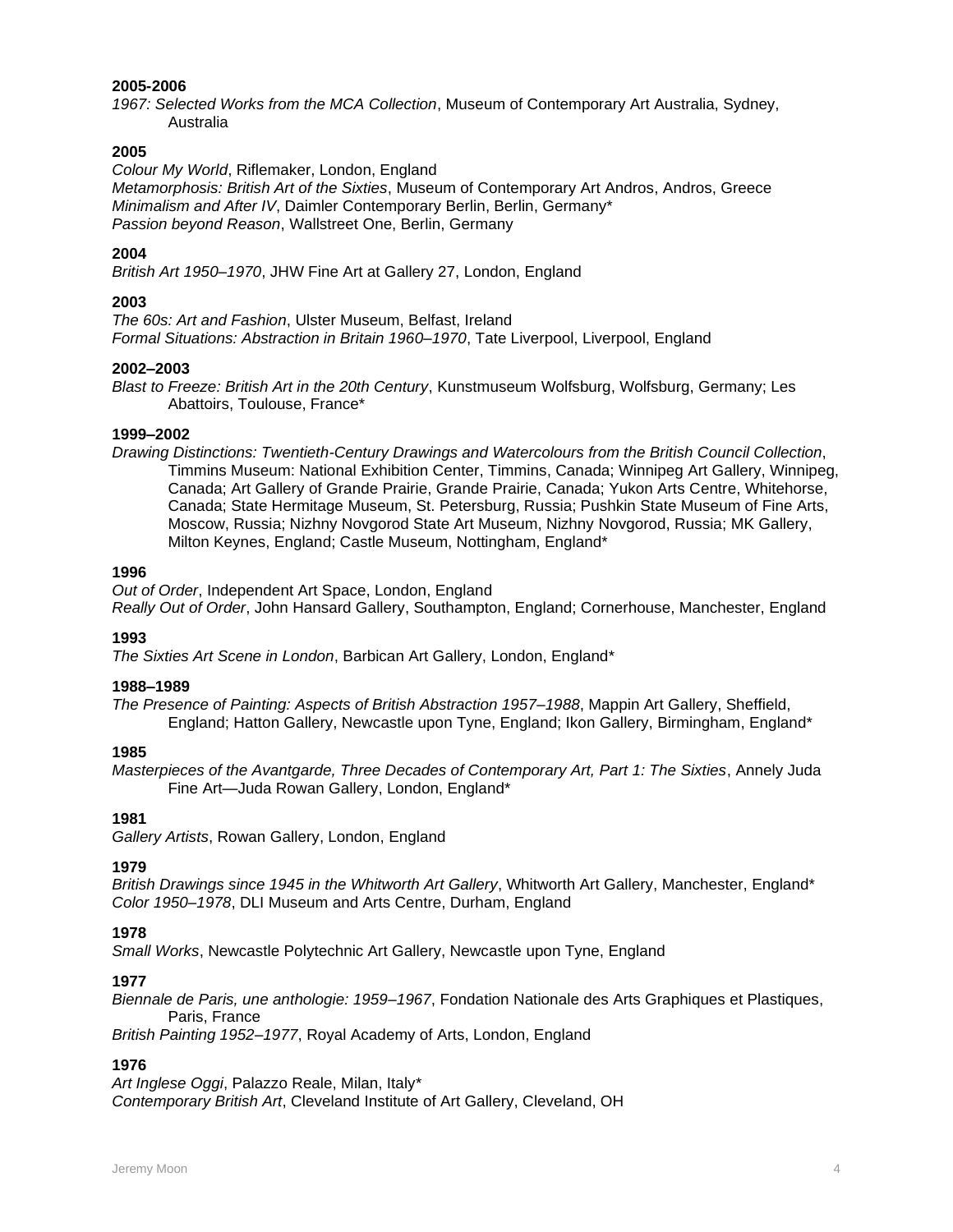# **1975-1989**

*Contemporary British Drawings*, XIII Bienal de São Paulo, São Paulo, Brazil; Fundacao Cultural, Brasilia, Brazil; Museu de Arte Moderna, Rio de Janeiro, Brazil; Museo Nacional De Bellas Artes Buenos Aires, Argentina; Museo de Arte Moderno, Bogota, Columbia; Galeria Jose Clemente Orozio, Mexico City, Mexico; Museo de Bellas Artes, Caracas, Venezuela; Museum of Contemporary Art, Belgrade, Serbia; National Museum Art Gallery, Singapore; Chhulalongkom University Art Centre, Bangkok, Thailand; Chiang Mai University Gallery, Chiang Mai, Thailand\*

# **1975**

Contemporary Art Society Art Fair, Mall Galleries, London, England *From Britain '75*, Taidehalli, Helsinki, Finland *Gallery Artists*, Rowan Gallery, London, England

### **1974**

*British Painting '74*, Hayward Gallery, London, England *Christmas Show*, Compass Gallery, Glasgow, Scotland *Gallery Artists*, Rowan Gallery, London, England *Graphics*, Rowan Gallery, London, England

### **1973**

*Fest Ex*, Art Gallery and Museum, Rochdale, England *Graphics*, Rowan Gallery, London, England

#### **1972**

*1945–1970 Malarstwo Brytyjskie*, Muzeum Narodowe w Warszawie, Warsaw, Poland\* *Group Exhibition*, Rowan Gallery, London, England

*The Power Survey of Contemporary Art, 1972*, National Gallery of Victoria, Melbourne, Australia; Art Gallery of New South Wales, Sydney, Australia; National Art Gallery of South Australia, Adelaide, Australia\*

#### **1970**

*Colour and Structure*, Farmers Blaxland Gallery, Sydney, Australia *Contemporary Paintings from the Sebastian de Ferranti Collection*, Whitworth Art Gallery, Manchester, England\*

### **1969**

*Fine Art for Industry*, Royal College of Art Gallery, London, England *Marks on a Canvas*, Museum Ostwall, Dortmund, West Germany; Kunstverein Hannover, Hannover, West Germany; Kunstverein in Hamburg, Hamburg, West Germany; Museum des 20. Jahrhunderts, Vienna, Austria\*

*Post 1945 Art*, CALA Arts Centre, Cambridge, England

### **1968**

*Britische Kunst Heute*, Kunstverein in Hamburg, Hamburg, West Germany *Graphics*, Rowan Gallery, London, England *Junge Generation Grossbritannien*, Akademie der Künste, Berlin, West Germany\* Kunstmarkt 68, Cologne, West Germany *Power Bequest Exhibition*, Power Gallery of Contemporary Art, University of Sydney, Sydney, Australia\* *Summer Exhibition*, Museum of Modern Art, Oxford, Oxford, England

### **1967**

20/20 Gallery, University of Western Ontario, London, Canada 5è Biennale de Paris des Jeunes, Musée d'Art Moderne de la Ville de Paris, Paris, France\* 9th Tokyo Biennial, Tokyo Metropolitan Art Gallery, Tokyo, Japan; Kyoto Municipal Art Museum Kyoto, Japan; Takamatsu Municipal Art Gallery, Takamatsu, Japan; Yahata Municipal Art Gallery, Kitakyushu, Japan; Sasebo Central Public Hall, Sasebo, Japan; Nagasaki Prefectural Art Museum, Nagasaki, Japan; Aichi Prefectural Gallery, Nagoya, Japan\* *British Drawing Today*, Brighton Arts Festival, Brighton Art Gallery, Brighton, England

*Recent British Painting: Peter Stuyvesant Foundation Collection*, Tate Gallery, London, England\*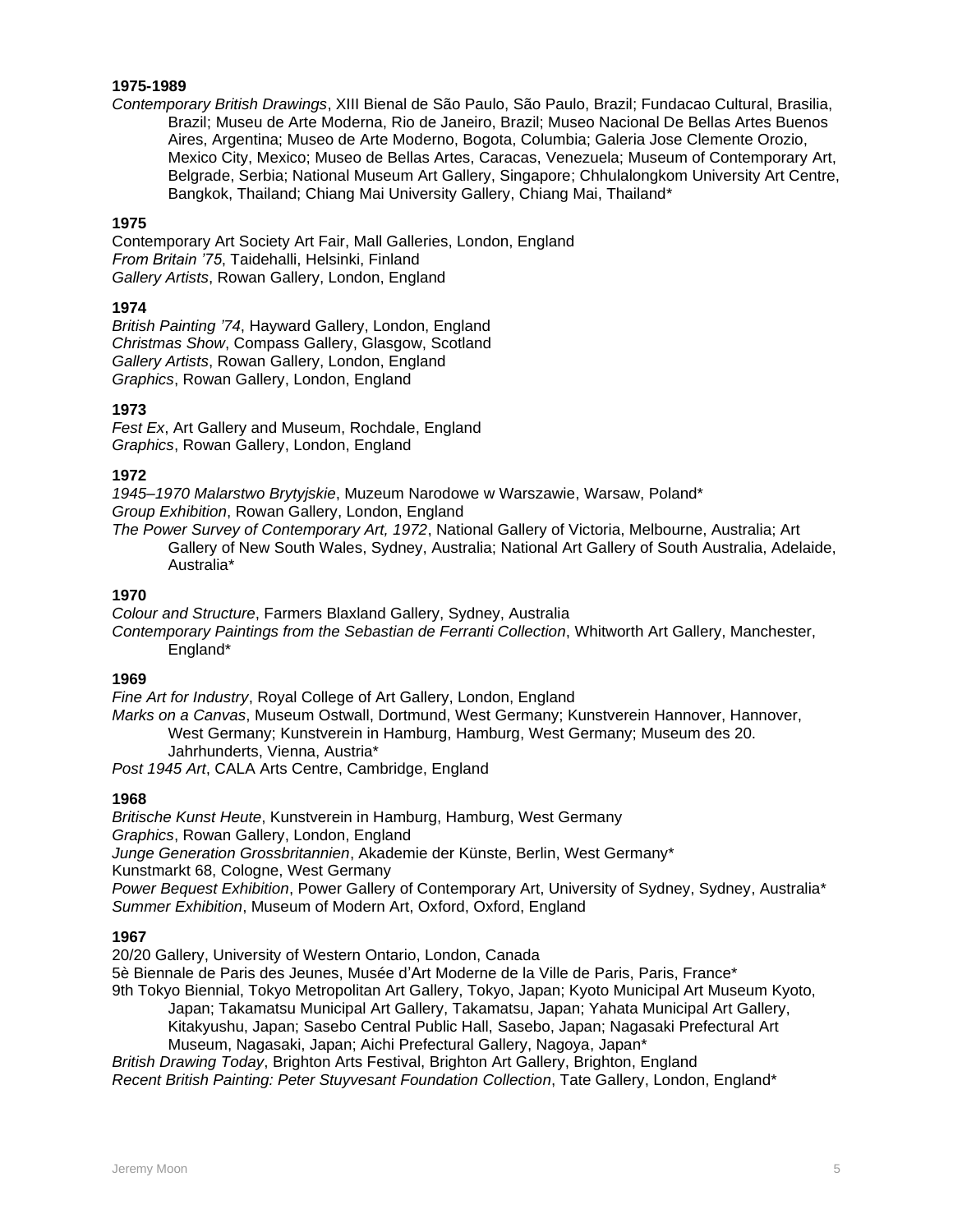*Group Exhibition*, Rowan Gallery, London, England *London under Forty*, Galleria Milano, Milan, Italy\*

### **1965–1966**

*John Moores Painting Prize 5*, Walker Art Gallery, Liverpool, England; City Art Gallery, Birmingham, England\*

*London: The New Scene*, Walker Art Center, Minneapolis, MN; Washington Gallery of Modern Art, Washington, DC; Institute for Contemporary Art/Boston, Boston, MA; Seattle Art Museum, Seattle, WA; Vancouver Art Gallery, Vancouver, Canada; Art Gallery of Toronto, Toronto, Canada; National Gallery of Canada, Ottawa, Canada\*

## **1965**

*Op & Pop*, Riksförbundet for bildande konst och, Stockholm, Sweden\* *Winter Exhibition*, Rowan Gallery, London, England

## **1964**

*Contemporary British Painting and Sculpture*, Albright-Knox Art Gallery, Buffalo, NY *Group Exhibition,* Rowan Gallery, London, England

## **1963**

*London Group*, Royal Society of British Artists Galleries, London, England

# **1962**

*Young Contemporaries*, Royal Society of British Artists Galleries, London, England\*

# **SELECTED BIBLIOGRAPHY: MONOGRAPHS AND ARTIST'S BOOKS**

## **2022**

*Jeremy Moon: Starlight Hour*. New York: Luhring Augustine, 2022.

### **2020**

*Jeremy Moon 15/73*, exh. cat. Glasgow: Ivory Tars, 2020.

# **2006**

*Jeremy Moon: 1969 Grid Paintings*, exh. cat. London: Rocket Gallery, 2006.

# **2001**

*Jeremy Moon: A Retrospective*, exh. cat. London: Hardwork, 2001.

# **1976**

*Jeremy Moon: Paintings and Drawings 1962–1973*, exh. cat. London: Arts Council of Great Britain, 1976.

### **SELECTED BIBLIOGRAPHY: BOOKS AND EXHIBITION CATALOGUES**

### **2021**

"On Creation & Conservation: Neil Clements & Brian Castriota in Conversation." In *Fellow Traveller*. Glasgow: Hunterian Art Gallery, University of Glasgow, 2021.

# **2018**

*Post-Pop: Beyond the Commonplace, Pop Detours in Portugal and England,1965-1975*, exh. cat. Lisbon: Fundação Calouste Gulbenkian, 2018.

# **2017**

*Kaleidoscope: Colour and Sequence in 1960s British Art*, exh. cat., 13, 27. London: Hayward Publishing, 2017.

# **2011**

Sturgis, Dan. *The Indiscipline of Painting*, exh. cat. London: Tate Publishing, 2011.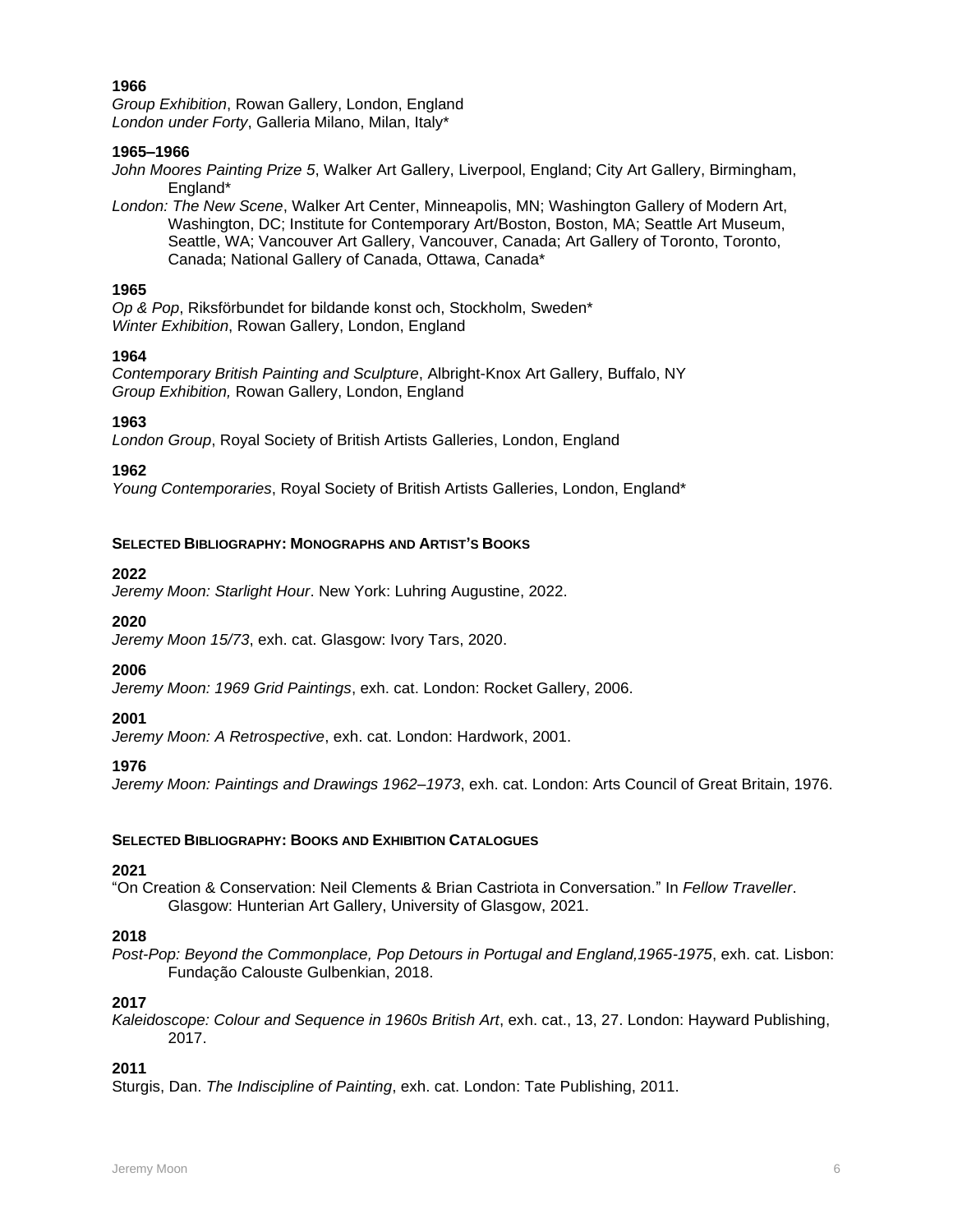*Geometría en el siglo XX en la Daimler Art Collection*, exh. cat. Buenos Aires: Fundación Eduardo F. Costantini, 2010.

*This Could Happen to You: Ikon in the 1970s*, exh. cat. Birmingham: Ikon Gallery, 2010.

### **2008**

*MAXImin: Maximum Minimization in Contemporary Art: The Daimler Art Collection*, exh. cat. Madrid: Fundación Juan March, 2008.

### **2006**

Wiehager, Renate, ed. *Minimalism and After: Tradition and Tendencies of Minimalism from 1950 to the Present: New Acquisitions for the Collection 2000 to 2006*. Ostfildern: Hatje Cantz, 2006.

### **2005**

*Minimalism and After IV: New Acquisitions*, exh. cat. Berlin: Daimler Art Collection, 2005.

## **2002**

*Blast to Freeze: British Art in the 20th Century*, exh. cat. Ostfildern: Hatje Cantz, 2002.

## **1999**

*Drawing Distinctions: Twentieth-Century Drawings and Watercolours from the British Council Collection*, exh. cat., 64. London: British Council, 1999.

## **1993**

Mellor, David. *The Sixties Art Scene in London*, exh. cat. London: Phaidon, 1993.

### **1988**

*The Presence of Painting: Aspects of British Abstraction 1957–1988*, exh. cat., 7, 52. London: South Bank Centre, 1988.

### **1985**

*Masterpieces of the Avantgarde:Three Decades of Contemporary Art*, exh. cat. London: Annely Juda Fine Art, 1985.

### **1979**

*British Drawings since 1945 in the Whitworth Art Gallery*, exh. cat. Manchester, England: Whitworth Art Gallery, 1979.

# **1976**

*Arte Inglese Oggi, 1960-1976*, exh. cat. Milan: Electa, 1976.

# **1977**

Naylor, Colin, and Genesis P-Orridge. *Contemporary Artists*. London: St. James Press, 1977.

# **1975**

*Contemporary British Drawings: A British Council Exhibition*, exh. cat. London: British Council, 1975.

### **1972**

*Malarstwo Brytyjskie, 1945–1970*, exh. cat. Warsaw: Ministerstwo Kultury i Sztuki, 1972. *The Power Survey of Contemporary Art, 1972*, exh. cat. Melbourne: National Gallery of Victoria, 1972.

### **1970**

*Exhibition of Contemporary Paintings from the Sebastian de Ferranti Collection*, exh. cat., 21–23. Manchester, UK: Whitworth Art Gallery, 1970.

### **1969**

Lucie-Smith, Edward. *Movements in Art since 1945*. London: Thames & Hudson, 1969. *Marks on a Canvas: Junge Engländer*, exh. cat., 12, 73–79. Hannover: Kunstverein Hannover, 1969.

### **1968**

*Junge Generation Grossbritannien*, exh. cat. Berlin: OKarton, 1968.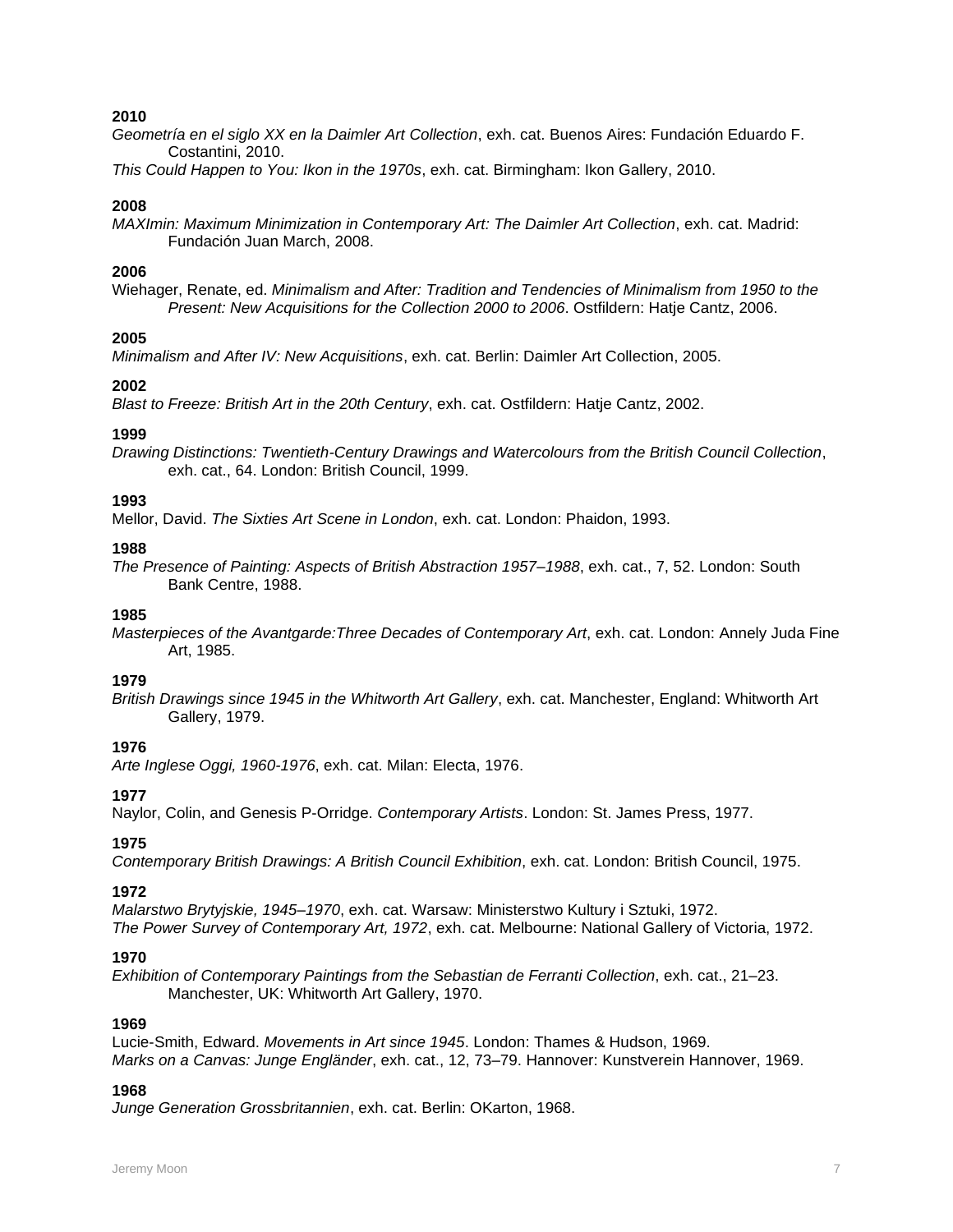*The Power Bequest Exhibition 1968: An Exhibition of the First Purchases Made for the Power Gallery of Contemporary Art*, exh. cat. Sydney: Power Institute of Fine Arts, University of Sydney, 1968.

#### **1967**

*Cinquième Biennale de Paris: Manifestation Biennale et Internationale des Jeunes Artistes*, exh. cat. Paris: Biennale Paris, 1967.

*The Ninth International Art Exhibition of Japan 1967*, exh. cat. Tokyo: Mainichi Newspapers, 1967.

*Recent British Painting: Peter Stuyvesant Foundation Collection*, exh. cat., 23–24, 131–33. London: Tate Gallery, 1967.

### **1966**

*London under Forty*, exh. cat. Milan: Galleria Milano, 1966.

#### **1965**

*John Moores Liverpool Exhibition*, exh. cat. Liverpool: Walker Art Gallery, 1965. *London: The New Scene*, exh. cat., 45–48, 62. Minneapolis: Walker Art Center, 1965. *Op & Pop: Aktuell engelsk konst:*, exh. cat. Stockholm: Riksförbundet for bildande konst och SAN, 1965.

#### **1962**

*Young Contemporaries 1962*, exh. cat. London: Royal Society of British Artists, 1962.

#### **SELECTED BIBLIOGRAPHY: PERIODICALS**

### **2020**

Limond, Jamie. "Jeremy Moon Takes a Rectangle for a Walk." *Frieze.com*, 16 October 2020.

### **2018**

Merjian, Ara H. "Pop and Politics: London and Lisbon in the Late 1960s." *Frieze.com*, 4 October 2018. "Skwer 4 x 4: Eine Huldigung des Quadrats." *Kwer*, no. 4 (2018): 32-49.

#### **2017**

Ayers, Robert. "Shades of Peculiar: Late-Blooming British Artist Jeremy Moon's Abstractions Turn Lines into Space." *ARTnews.com*, 16 March 2017.

"Goings on about Town: Jeremy Moon." *New Yorker*, March 6, 2017, p.18.

Sweet, David. "David Sweet Writes on 'Kaleidoscope: Colour and Sequence in 1960's British Art' at the Longside Gallery and Touring." *Abcrit.org*, 25 May 2017.

### **2016**

Marasco, Giuseppe. "Moon Landing—Out of Nowhere, PEER Gallery." *Hackney Citizen*, 25 July 2016. Sam, Sherman. "Jeremy Moon: PEER/ Large Glass." *Artforum* 55, no.3 (November 2016): 290. Swirsky, Rebecca. "Out of Nowhere: Jeremy Moon." *World of Interiors*, September 2016, 143.

### **2009**

Lubbock, Tom. "Great Works: Hoop-La (1965) by Jeremy Moon." *Independent*, 3 July 2009.

### **2008**

Whiteley, Nigel. "'Cultural Imperialism': British Hard-Edge Painting in the 1960s." *Third Text* 22, no. 2 (March 2008): 209–227.

### **2006**

Wright, Barnaby. "Recent Exhibitions of British Art: London." *Burlington Magazine* 148, no. 1240 (July 2006): 497–99.

### **2007**

Lubbock, Tom. *Independent*, 12 March 2007.

### **2005**

Collings, Matthew. "How Contemporary Art Is Redeemed from Shallowness." *Modern Painters*, March 2005, 90–93.

Mitchell, Charles Dee. "Jeremy Moon at Rocket." *Art in America* 93, no. 9. (October 2005): 189.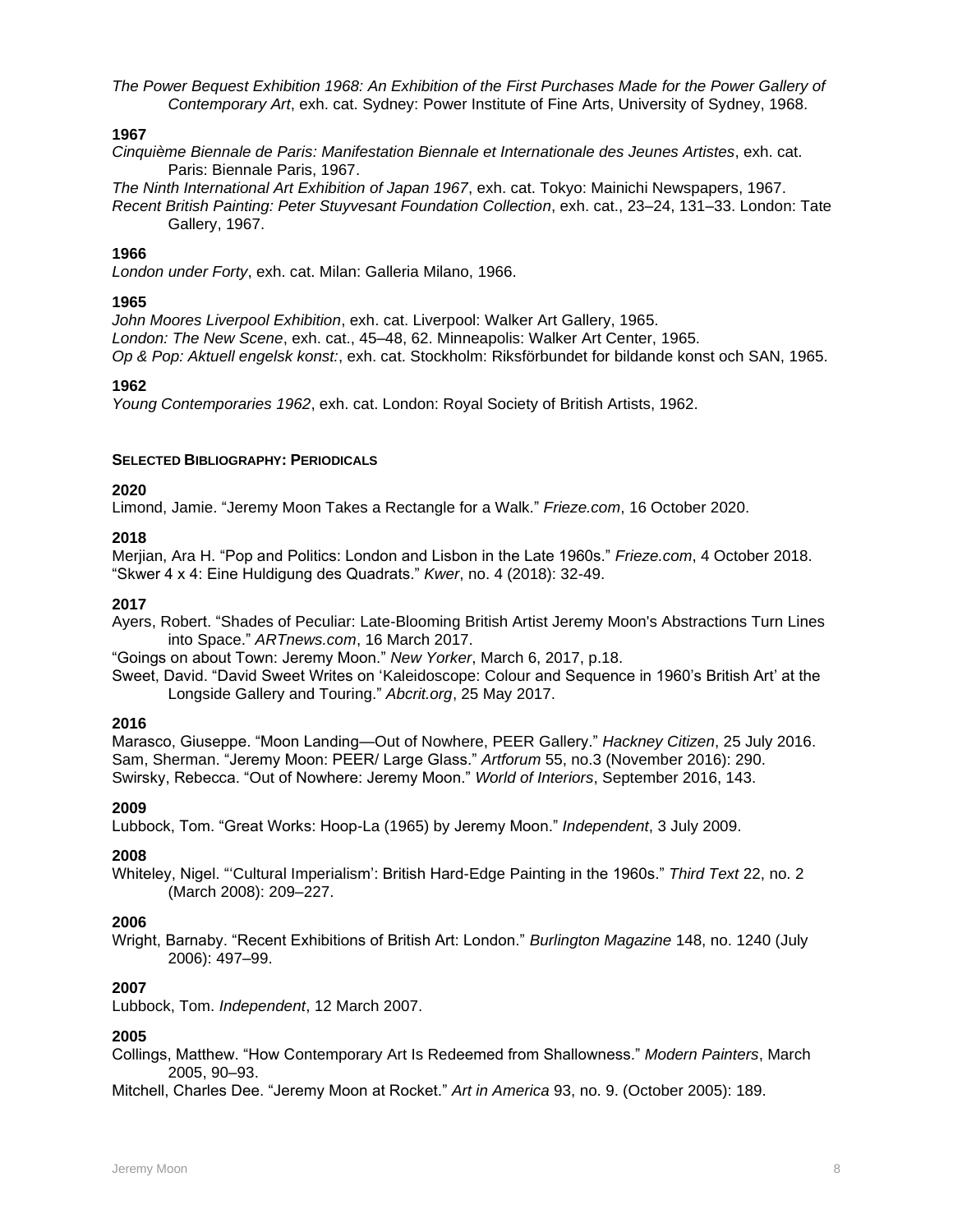Hickling, Alfred. "Formal Situations." *Guardian*, 24 April 2003.

# **2002**

Hickling, Alfred. "Jeremy Moon: Graves Art Gallery, Sheffield." *Guardian*, 7 January 2002.

# **2001**

Baker, Phil. "Playing It Pure: Jane Harris and Jeremy Moon, Two Abstract Painters." *Modern Painters* 14, no. 1 (March 2001): 86–87.

Judd, Ben. "Jeremy Moon / John Levinson." *Art Monthly*, no. 252 (December 2001): 43–45. Lubbock, Tom. "How British Art Recovered Its High Spirits." *Independent*, 2001.

# **1988**

Auty, Giles. "Pop and Papua." *The Spectator*, 10 September 1988. Packer, William. "Overlaid with Witty Eroticism." *Financial Times*, 6 September 1988. "Reviews: Jeremy Moon." *Apollo Magazine*, October 1988.

## **1982**

Collins, L. "Juda Rowan Gallery, London." *Art & Artists* (June 1982): 31–32. Kodicek, A. "Robert Michel, Jeremy Moon (Juda Rowan Gallery, London)." *Arts Review* 34, no 12 (4 June 1982): 293.

## **1980**

Bennett, Ian. "Modern Painting and Modern Criticism in England." *Flash Art*, March/April 1980.

# **1979**

Martin, Barry. "Jeremy Moon." *Art Monthly*, no. 29, September 1979. Newman, Michael. "Jeremy Moon." *Arts Review* 31, no. 14 (20 July 1979): 383. Vaizey, Marina. "Art." *Tatler and Bystander*, July/August 1979. "The Wonder of Paper Cut-Outs." *Durham Advertiser*, 5 January 1979.

## **1978**

Govier, Katherine. "The Immortality Trade; or, Left Holding the Picassos." *Harpers and Queen*, October 1978.

Lucie-Smith, Edward. "Moon Light." *Evening Standard*, 16 February 1978.

McEwan, John. "Openness." *Spectator*, 18 February 1978.

O'Shea, Kevin. "Jeremy Moon Paintings 1962–64." *Arts Review*, 17 February 1978.

Vaizey, Marina. "Down These Mean Streets." *Sunday Times*, 26 February 1978.

# **1977**

Harrison, Charles. "British Painting '52–'77." *Art Monthly*, no. 12 (November 1977). Vogelpoel, Pauline. "A Mansion of a Flat." *Harpers and Queen*, July 1977.

# **1976**

Bates, Merete. "Jeremy Moon." *Guardian*, 20 May 1976. Clifford, Jane. "Jeremy Moon." *Times*, 25 May 1976. Crichton, Fenella. "London Letter." *Art International* 20, no. 6 (Summer 1976): 16–17. Fuller, Peter. "Jeremy Moon." *Connoisseur* 192 (July 1976): 243. Learmont, Lavinia. "Jeremy Moon." *Art & Artists* 10, no.12 (March 1976): 42–43. Lynton, Norbert. "Jeremy Moon." *Art International* 20 (September/ October 1976): 40–43. Martin, Barry. "Jeremy Moon Retrospective." *Studio International* 191 (May/June 1976): 300–301. "Serpentine Gallery, London." *Apollo* 103 (April 1976): 329. Vaizey, Marina. "Drawings." *Arts Review*, 2 April 1976. ———. "Kaleidoscopes." *Sunday Times*, 4 April 1976.

### **1974**

Feaver, William. "Moon Paintings." *Manchester Guardian*, 19 January 1974. Fuller, Peter. "Jeremy Moon Memorial Exhibition." *Arts Review* 26, no. 2 (25 January 1974): 32. Harrison, Charles. "Jeremy Moon." *Studio International* 187, no.962 (January 1974): 35. "In View." *Art & Artists* 8, no. 10 (January 1974). Martin, Barry. "Interview with Jeremy Moon." *One Magazine* 3 (April 1974): 3–9.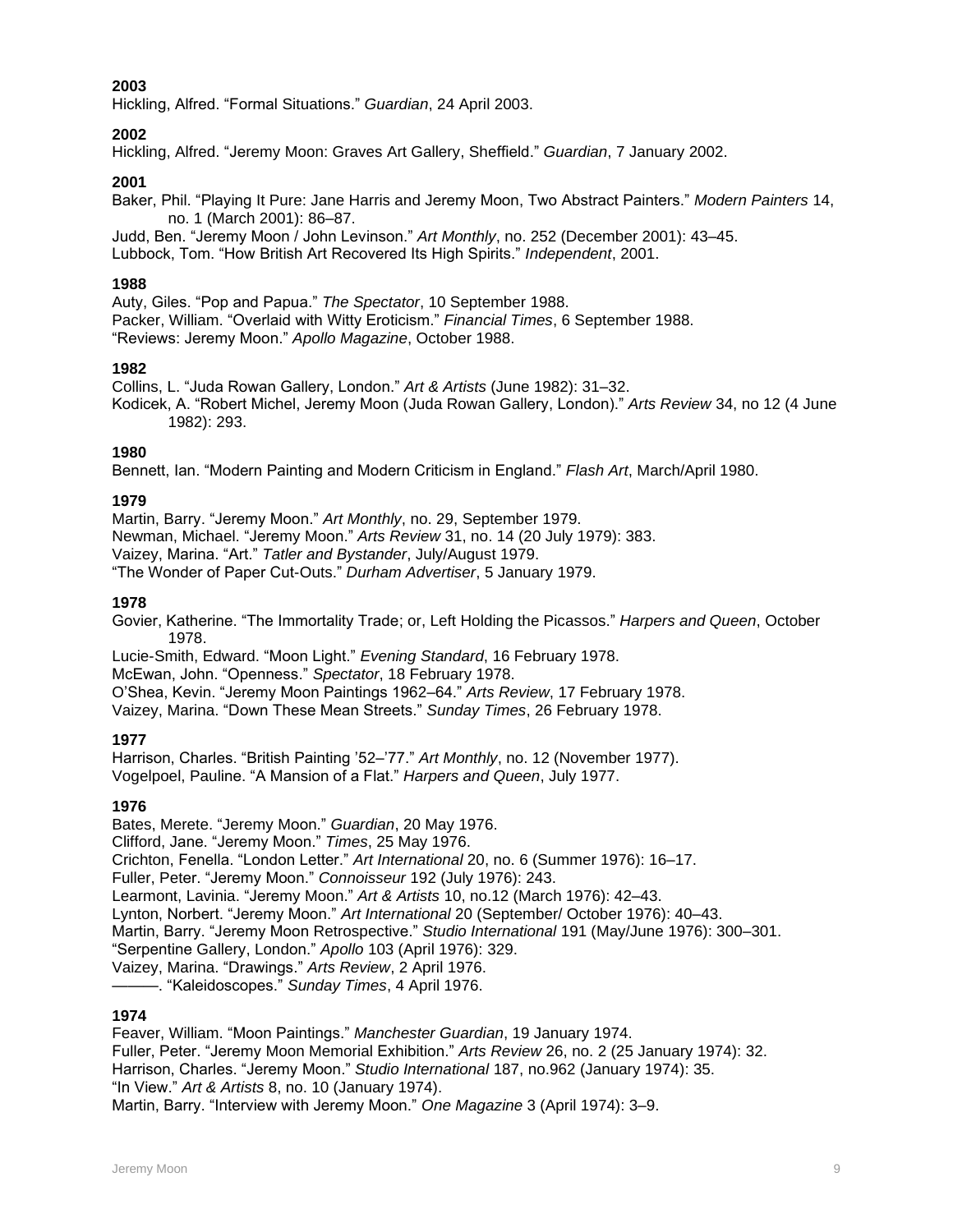Russell, John. "Past Masters." *Sunday Times*, 6 January 1974. ———. "Points of View." *Sunday Times*, 20 January 1974. Vaizey, Marina. "Jeremy Moon." *Financial Times*, 29 January 1974.

# **1973**

A.B. "A New Direction in Abstract Art (Obituary)." *Times*, 4 December 1973. Burr, James. "Everyday Evil." *Apollo* 97 (May 1973): 517. Gilmour, Pat. "Drawings by Gallery Artists." *Arts Review*, 10 February 1973. Gosling, Nigel. "The Arts Today." *Observer Magazine*, 2 September 1973. ———. "Everything Printable." *Observer*, 6 May 1973. Heard, James. "Jeremy Moon." *Arts Review* 25, no. 9 (5 May 1973): 296. Hobhouse, Janet. "Jeremy Moon." *Studio International* 186, no. 957 (July/August 1973): 44–46.. Lucie-Smith, Edward. "English Scene." *Sunday Times*, 27 May 1973. ———. "Faces of an Age." *Times*, 24 May 1973.

"Obituary." *Altrincham Guardian*, 13 December 1973.

# **1972**

Elderfield, John. "UK Commentary." *Studio International* 183 (January 1972): 30.

# **1971**

Moon, Jeremy. "Enemies of Painting." *Studio International* 182, no. 939 (December 1971): 226. Oliver, Georgina. *Arts Review*, 20 November 1971.

## **1970**

Brett, Guy. "The World of Vibration." *Times*, 18 June 1970. Fuller, Peter. "Jeremy Moon." *Arts Review*, 6 June 1970. Gosling, Nigel. "Manikins in Aldgate." *Observer*, 31 May 1970. Lucie-Smith, Edward. "Faces of an Age." *Sunday Times*, 24 May 1970.

## **1969**

Bowen, Denis. "Jeremy Moon." *Arts Review*, 29 March 1969. Brett, Guy. "On and Off the Square." *Times*, 10 April 1969. Dunlop, Ian. "April Bulge in Art Shows." *Evening Standard*, 14 April 1969. Field, Simon. "Objects—More or Less." *Art & Artists* 4, no. 1 (April 1969). Gosling, Nigel. "Creative Doldrums." *Observer*, 30 March 1969. Lynton, Norbert. "Howard Hodgkin and Jeremy Moon Exhibitions." *Guardian*, 11 April 1969. Mullins, Edwin. *Sunday Telegraph*, 30 March 1969. Russell, David. "London: The English Scene." *Arts Magazine* 43 (May 1969): 52.

# **1968**

Blakeston, Oswell. *Arts Review*, 3 February 1968. Brett, Guy. "Jeremy Moon at the Rowan." *Times*, 21 February 1968. Burr, James. "London Galleries." *Apollo*, March 1968. Champa, Kermit. "Recent British Paintings at the Tate." *Artforum*, March 1968. Gosling, Nigel. "Production Unlimited." *Observer*, 18 February 1968. Harrison, Charles. "Jeremy Moon's Recent Paintings." *Studio International* 175, no. 898 (March 1968): 134–39.

Lynton, Norbert. *Art International*, May 1968.

———. "Jeremy Moon Exhibition." *Guardian*, 24 February 1968.

Marchesini, Annamarie. "La nuova generazione." *Le arti*, September 1968.

Stone, Peter. "Jeremy Moon Shapes Up to the Rectangle." *Jewish Chronicle*, 23 February 1968. Thompson, David. "Art." *Queen*, 28 February 1968.

# **1967**

*Art International*, May 1967.

"British Artists at the Biennale des Jeunes in Paris." *Studio International* 174, no. 892 (September 1967): 85-87.

"Jeremy Moon." *Studio International* 174, no.891 (July/August 1967): 56..

Thompson, David. "Recent British Paintings: The Stuyvesant Collection." *Studio International* 174, no. 895 (December 1967): 253-261..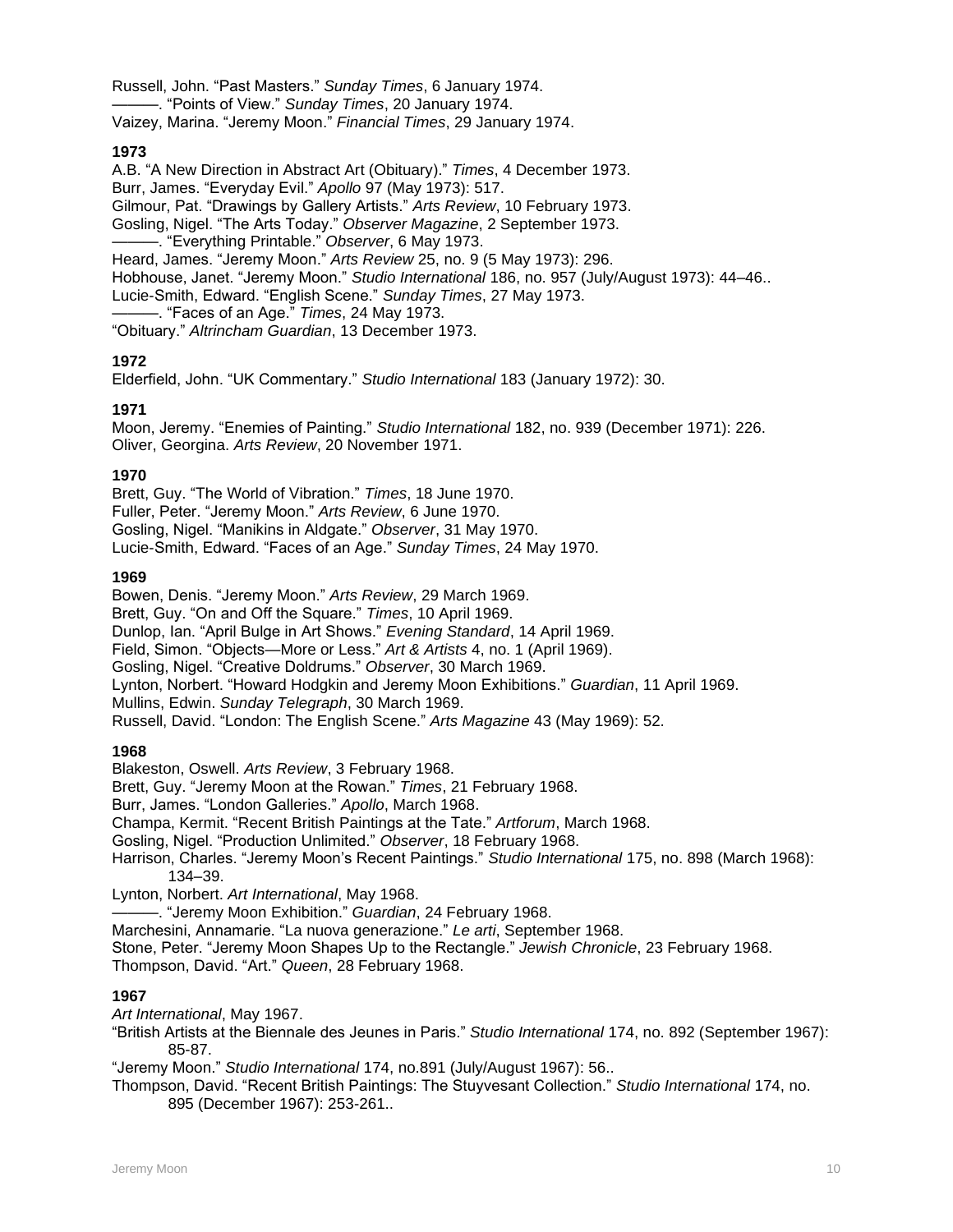Wolfram, Eddie. "Isms Cool or Isms Isn't?" *Art & Artists*2, no. 2 (May 1967). ———. *Konstrevy*, May 1967.

### **1966**

- Bowen, Denis. *Arts Review*, 23 July 1966.
- Burn, Guy. *Arts Review*, 24 December 1966.
- "Galleries." *London Life*, 23 June 1966.
- Lynton, Norbert. "Jeremy Moon Exhibition." *Guardian*, 18 July 1966.
- Overy, Paul. "Premature Exposure." *Listener*, 21 July 1966.
- "Photograph." *The Studio*, July 1966.
- Russell, John. "Where Dobson Led." *Sunday Times*, 17 July 1966.
- Thompson, David. *Queen*, 20 July 1966.

# **1965**

- Lynton, Norbert. *Art International*, September 1965.
- ———. "London Galleries." *Guardian*, 15 June 1965.
- "Mr. Jeremy Moon Experiments." *Times*, 9 June 1965.
- Mullaly, Terence. "Exhibition Should Not Have Been Set Up." *Daily Telegraph and Morning Post*, 3 February 1965.

Mullins, Edwin. "Age of Craftsmen." *Sunday Telegraph*, 6 June 1965.

- Reichardt, Jasia. "La jeune génération en Grande Bretagne." *Aujourdhui* 9 (July 1965): 68,
- Russell, John. "London Summer Season." *Art in America*, June 1965.
- Penrose, Stuart. "Profile." *Arts Review*, 1 May 1965.
- Schulze, Franz. "London's Boisterous New Art." *Chicago Daily News*, 6 March 1965.
- Simon, Sidney. "From England's Green and Pleasant Bowers: Younger
	- British Artists Exhibition." *Art News* 64 (April 1965): 28.

# **1964**

Friedman, Martin. "Young London: The Fog Lifts on a New Scene." *New York Times*, 20 December 1964. "Jeremy Moon Answers Questions about His Work." *Monad* 1, no.1 (Summer 1964): 8–9.

### **1963**

Bowness, Alan. "Problems of Abstract Painting." *Observer,* 18 August 1963.

Brett, Guy. "London Galleries." *Guardian*, 2 September 1963.

"Contrasts in Styles." *Times*, 16 August 1963.

Coutts-Smith, Kenneth. "Jeremy Moon and David Taggart, Rowan Gallery." *Arts Review*, 10 August 1963. Gosling, Nigel. *Observer*, 18 August 1963.

Russell, John. *Sunday Times*, 11 August 1963.

# **PUBLIC COLLECTIONS**

Albright Knox Art Gallery, Buffalo, NY Art Institute of Chicago, Chicago, IL Art Gallery of New South Wales, Sydney, Australia Arts Council Collection, London, England Arts Council of Northern Ireland, Lisburn, Northern Ireland Bristol-Myers Corporation, New York, NY British Airways, London, England British Council, London, England British Museum, London, England Fundação Calouste Gulbenkian, Lisbon, Portugal Higgins Art Gallery and Museum, Bedford, England Contemporary Art Society, London, England Daimler Art Collection, Berlin, Germany Fitzwilliam Museum, Cambridge, England Manchester Art Gallery, Manchester, England Margulies Collection, Miami, FL Milwaukee Art Museum, Milwaukee, WI